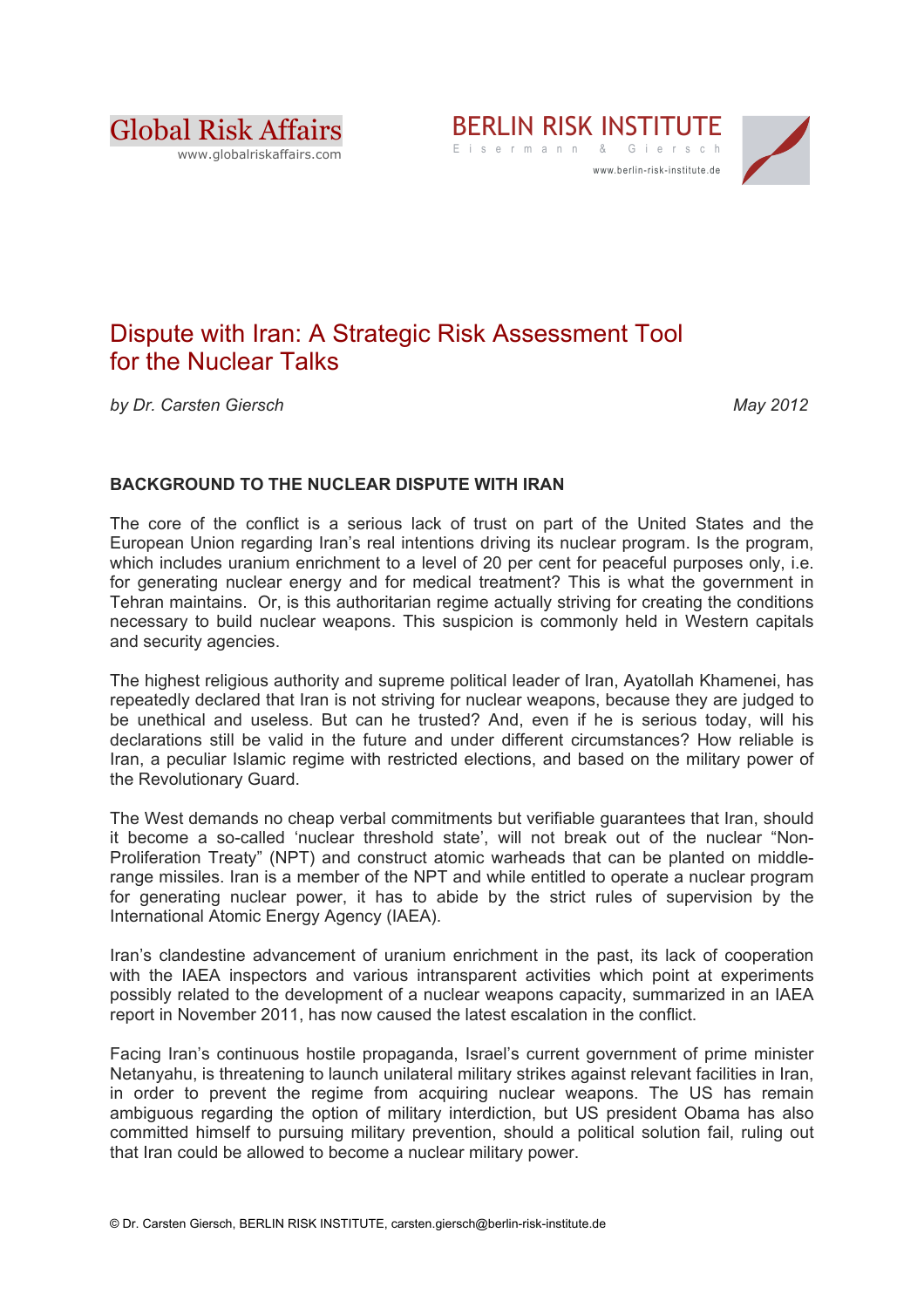Although Iran is clearly not complying with international law and defying a number of resolutions issued by the UN Security Council, which ordered Tehran to stop uranium enrichment and to cooperate with the IAEA, UN sanctions imposed on Iran within these resolutions do not authorize the use or threat of military force against Iran. Russia and China are strongly in favor of a political solution and also remain skeptical towards the harsh financial sanctions and the oil embargo, which the US and the EU have unilaterally decided to impose on Iran. These sanctions are expected to exert a heavy impact on the country's economy.

Against this background of increased pressure, the resumption of international talks with Iran in April 2012, is regarded as a positive step. Multilateral diplomacy involves the EU and the five permanent members (P5) of the UN Security Council, China, France, Russia, the United Kingdom and the United States, plus Germany (P5+1). Given the protracted history of the dispute with Iran and the complicated relations between the antagonists, the chances of success for a diplomatic solution are difficult to ascertain.

A good starting point is to look at what might be a comprehensive and balanced approach towards reaching a settlement. For example, The *Federation of American Scientists* published a Special Report "Towards Enhanced Safeguards for Iran's Nuclear Program" (Ali Vaez and Charles D. Ferguson) in October 2011, which excels not only for its technical expertise but also for drafting a sequence of steps that might in fact lead to a possible deal between the parties (*see box below*).

This kind of carefully orchestrated, step-by-step approach is built on the recognition that there might be enough common ground for a grand bargain, if the political will to observe some basic principles exists. Such principles include: non-discrimination, focus on nuclear security and safety, acknowledgement of Iran as a civil nuclear power, exclusion of nuclear weaponisation, normalization and prospect of prosperous relations.

#### **Step-by-step approach according to the FAS Report "Towards Enhanced Safeguards for Iran's Nuclear Program":**

- Iran stops uranium enrichment at the 20 per cent level and is provided with 20 per cent enriched uranium for production of nuclear medicine in the Tehran Research Reactor.

- Iran ratifies an additional protocol to its comprehensive safeguards agreements with the IAEA and commits to implement the Code 3.1 (requiring early notification of new nuclear facilities).

- The US and EU ease unilateral sanctions, if Iran fully cooperates with the IAEA and answers all remaining questions regarding its nuclear program.

- Iran is offered a new package of incentives focusing on investments in the development of the Iranian oil and gas sector.

- Iran denounces article X. of the NPT, effectively giving up the right to exit the treaty.
- The P5+1 recognize Iran's right to enrichment, under defined conditions.

- Iran briefly suspends its uranium enrichment.

- The UN sanctions are removed.

- The UN security council passes a resolution defining the consequences of a "breakout" from the NPT for any country.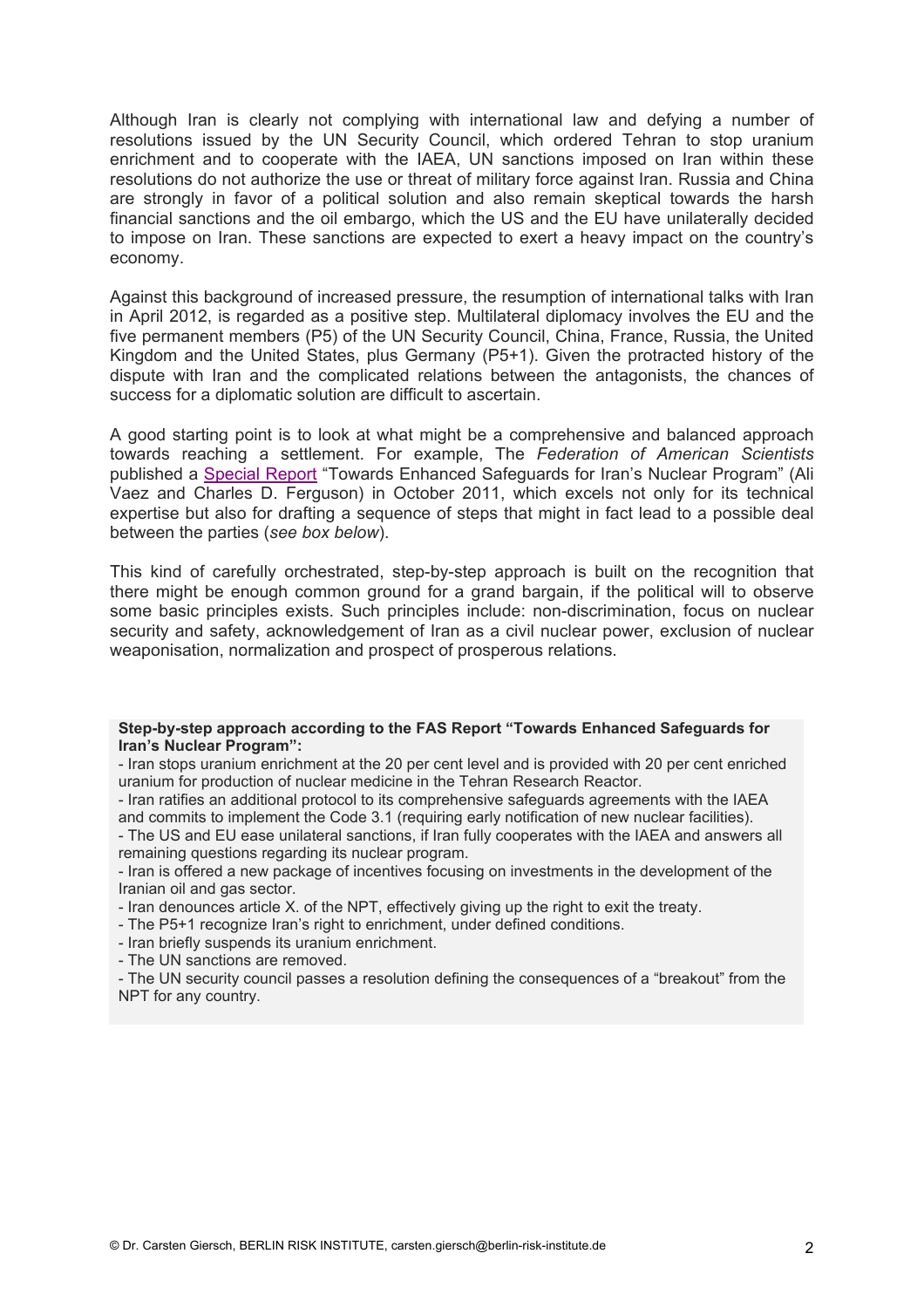|                                                                                                 | F. Time horizon<br>and momentum                              | step-by-step<br>F.1 Starting a<br>approach              | F.2 Utilizing the<br>opportunity<br>window of | F.3 Observing<br>red line<br>the                |
|-------------------------------------------------------------------------------------------------|--------------------------------------------------------------|---------------------------------------------------------|-----------------------------------------------|-------------------------------------------------|
| Strategic dimensions and success criteria for a negotiated solution<br>Nuclear talks with Iran: | conflict setting<br>E. Regional                              | E.1 Renunciation<br>of the use<br>of force              | E.2 Security<br>guarantees                    | and cooperation<br>arms control<br>E.3 Regional |
|                                                                                                 | D. Conceptual<br>solution for<br>the conflict                | D.1 Observing<br>reciprocity                            | D.2 Outline of<br>endgame                     | implementation<br>of concessions<br>D.3 Gradual |
|                                                                                                 | C. Conflict structure<br>Motivation of<br>key actors         | of status issues<br>C.1 Reframing                       | recognition<br>C.2 Mutual                     | C.3 Domestic<br>support                         |
|                                                                                                 | nstruments for<br>conflict regulation                        | <b>B.1 Reduction</b><br>of tension                      | .2 Effectiveness<br>of sanctions<br><u>.</u>  | <b>B.3 Attractiveness</b><br>of rewards         |
|                                                                                                 | international context<br>diplomacy within<br>A. Multilateral | A.1 United and<br>negotiation<br>consistent<br>strategy | international law<br>A.2 Compliance<br>with   | A.3 Economic<br>sustainability                  |

*Figure*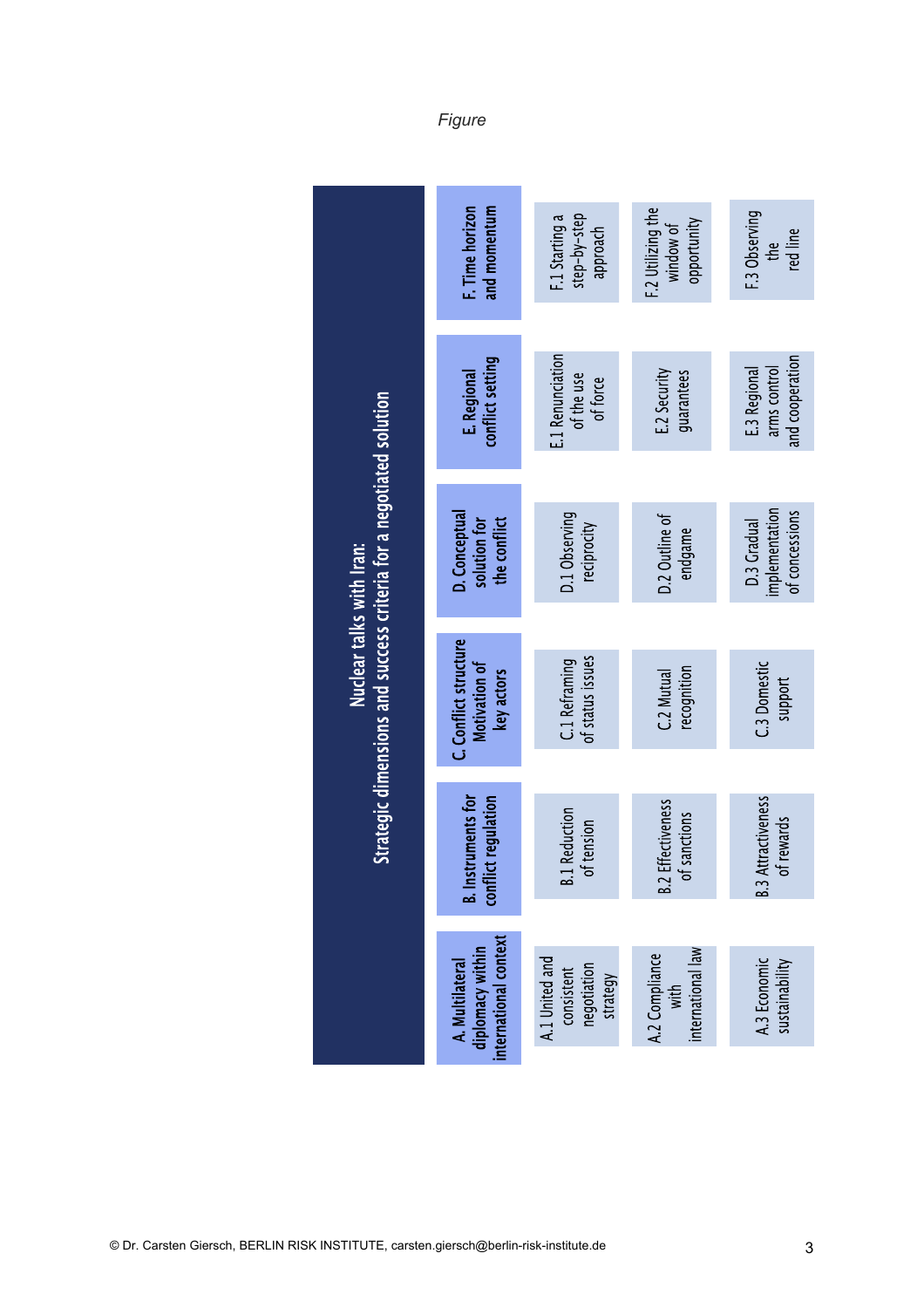## **ASSESSING THE NEGOTIATION PROCESS**

Although feasible blueprints for the negotiations exist, a great number of conducive factors will have to collude, in order to achieve a diplomatic solution for the nuclear dispute. For the purpose of assessing the negotiation process, those factors which are critical for a positive outcome have been defined as success criteria and sorted systemically into six dimensions of conflict resolution. As displayed in the figure above, the six dimensions include (A.) *Multilateral diplomacy within the international context,* (B.) *Instruments for conflict regulation*, (C.) *Conflict structure and motivation of key actors*, (D.) *Solution concept for the conflict*, (E.) *Regional conflict setting*, and (F.) *Time horizon and momentum*. \*

The enumeration is not meant to indicate any order of importance or sequence; each dimension needs to be considered equally, since each may contain criteria that are critical for the successful outcome, and strategically, because of the high degree of interaction between these criteria.

For example, finding a solution formula (D.2) will require a united and consistent negotiation strategy (A.1), which, while ensuring the effectiveness of sanctions (B.2), may also have to accomplish a reframing of status issues (C.1); moreover, a deal will require domestic support in Iran and the US as the most relevant countries, and may be fostered if regional security issues are addressed too (E.2, E.3). However, any progress will depend on the gradual implementation of concessions (D.3) within a limited window of opportunity (F.2). This is to exemplify one possible way of reading the table; the strategic reasoning process an begin with any success criterion and then work forwards or backwards.

Each success criterion, if not met, may, however, become a source of risk to a diplomatic solution, stalling progress, causing stalemate, or even resulting in a breakdown of the talks. In other words, if success criteria are not fulfilled, they are not just missing, but risk scenarios replace them. How this might happen will be explained in the following section.

### **GUIDANCE TO THE STRATEGIC RISK ASSESSMENT TOOL**

The guidance contains a concise explanation of the six dimensions which need to be observed in the negotiation process with Iran. Each dimension is broken down into three success criteria which need to be met in order to promote a diplomatic solution. The 18 criteria are also briefly outlined, each of which concludes with a risk scenario, should a negative assessment of the criterion take place. Finally, all risk scenarios are summarized in an overview table at the end of this study, which will enable the user to develop a comprehensive strategic risk assessment for the negotiation process at any time throughout the course of the coming weeks.

### **A. Multilateral diplomacy within international context**

!!!!!!!!!!!!!!!!!!!!!!!!!!!!!!!!!!!!!!!!!!!!!!!!!!!!!!!

This dimension concerns the nature of multilateral negotiations involving multiple countries, different from bilateral negotiations between two countries. If one party in a conflict includes a number of players, this can be a strength or a weakness. It is a strength if all speak with one voice, putting their combined weight behind a joint approach. It is a weakness if disagreement arises, since this will reduce the need for the opposing party to make substantial concessions. Moreover, multilateral negotiations take place in an international arena with the world opinion watching and judging the compliance of all players with

© Dr. Carsten Giersch, BERLIN RISK INSTITUTE, carsten.giersch@berlin-risk-institute.de 4

 $*$  The analysis of the dimensions and critical factors for conflict resolution are based on the authors book: *Risikoeinstellungen in internationalen Konflikten* ("Risk attitudes in international conflicts")*,*  Wiesbaden: VS Verlag, 2009. The risk assessment methodology is inspired by Yacov Y. Haimes: *Risk Modeling, Assessment, and Management*, Hoboken N.J.: John Wiley & Sons, 2004.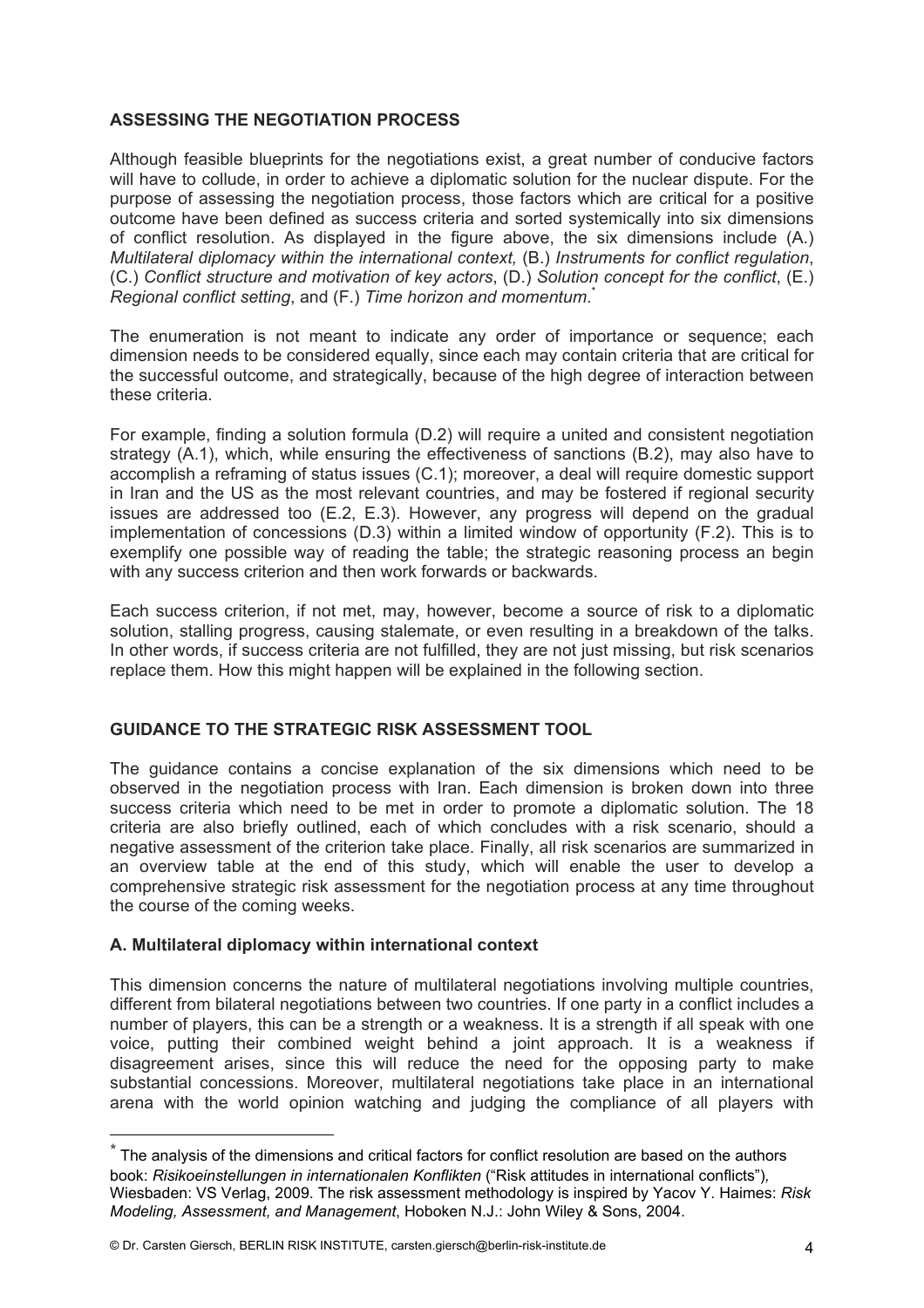international law. Finally, multilateral diplomacy usually concerns disputes of international relevance, with possible repercussions on the global economy which may resonate as a result of the negotiations.

#### **A.1: United and consistent negotiation strategy**

In multilateral negotiations, the party consisting of several countries needs to act in a united fashion in order to be able to pursue a joint and consistent strategy. Any failure to do so will be exploited by the opposing party which will try to play the multiple actors off against each other. In the present case, the multilateral actor is the UN Security Council, or rather its permanent members, plus Germany ("P5+1"). Of particular concern are disagreements between the Western states on the one hand, and Russia and China on the other, primarily regarding the use of sanctions as a success criteria for a negotiated solution. If Russia and China signal that they retain a separate strategic agenda, Iran will have the opportunity to take advantage of the rift within the P5+1, and to resist Western demands in the negotiations.

It should be noted, that in the given delicate context the responsibility of brokering a deal cannot not be delegated to an intermediary third country, such as Turkey or Brazil. Moreover, even though the concerns of regional players, such as Israel and Saudi-Arabia, should be represented in the P5+1 strategy, any attempts of direct intervention in the negotiations on part of these countries may become a source of controversy in the UN Security Council.

*Risk scenario A.1: The international community fails to pursue a united negotiation strategy due to disagreement between the US and European states on the one hand and Russia and China on the other, mainly due to differing approaches towards regulating the conflict and separate geopolitical agendas.* 

#### **A.2: Compliance with international law**

International conflict resolution evolves in the context of the UN Charter and relevant international treaties. Any discriminatory interpretation or selective application of international law invites the party concerned to complain about 'double standards' and to retort in a similar manner. Military threats against Iran, unilateral sanctions on top of UN sanctions, the mysterious killing of Iranian nuclear scientists, the West's interpretation of the 'dos and don'ts' according to the NPT, have been used by Iran as a pretext not to respond to international demands regarding its nuclear program. The pledge by all parties to indiscriminately comply with international law might be conducive to foster the negotiation process.

*Risk scenario A2: The continuous exchange of mutual accusations regarding discriminatory legal treatment and non-compliance with international law respectively impair talks about factual issues.* 

### **A.3: Economic sustainability**

Sanctions applied in the context of multilateral diplomacy not only affect the target country but may also have a serious destabilizing effect on the world economy, in particular when the supply with crude oil is involved. High oil prices also hurt the states that imposed the sanctions, while reducing the costs of sanctions for the target country. The oil embargo against Iran is a double-edged sword in that regard, particularly in view of the precarious economic situation currently facing various EU member states. In a time, when the world economy is striving for recovery from the latest crisis, rising oil prices might therefore lead to a mutual out-bidding in endurance, testing the West's resolve to sustain the economic sanctions.

*Risk scenario A.3: Any signal of ambiguity regarding the West's resolve to bear the economic costs of its oil embargo may increase Iran's resilience against making concessions in the negotiations.*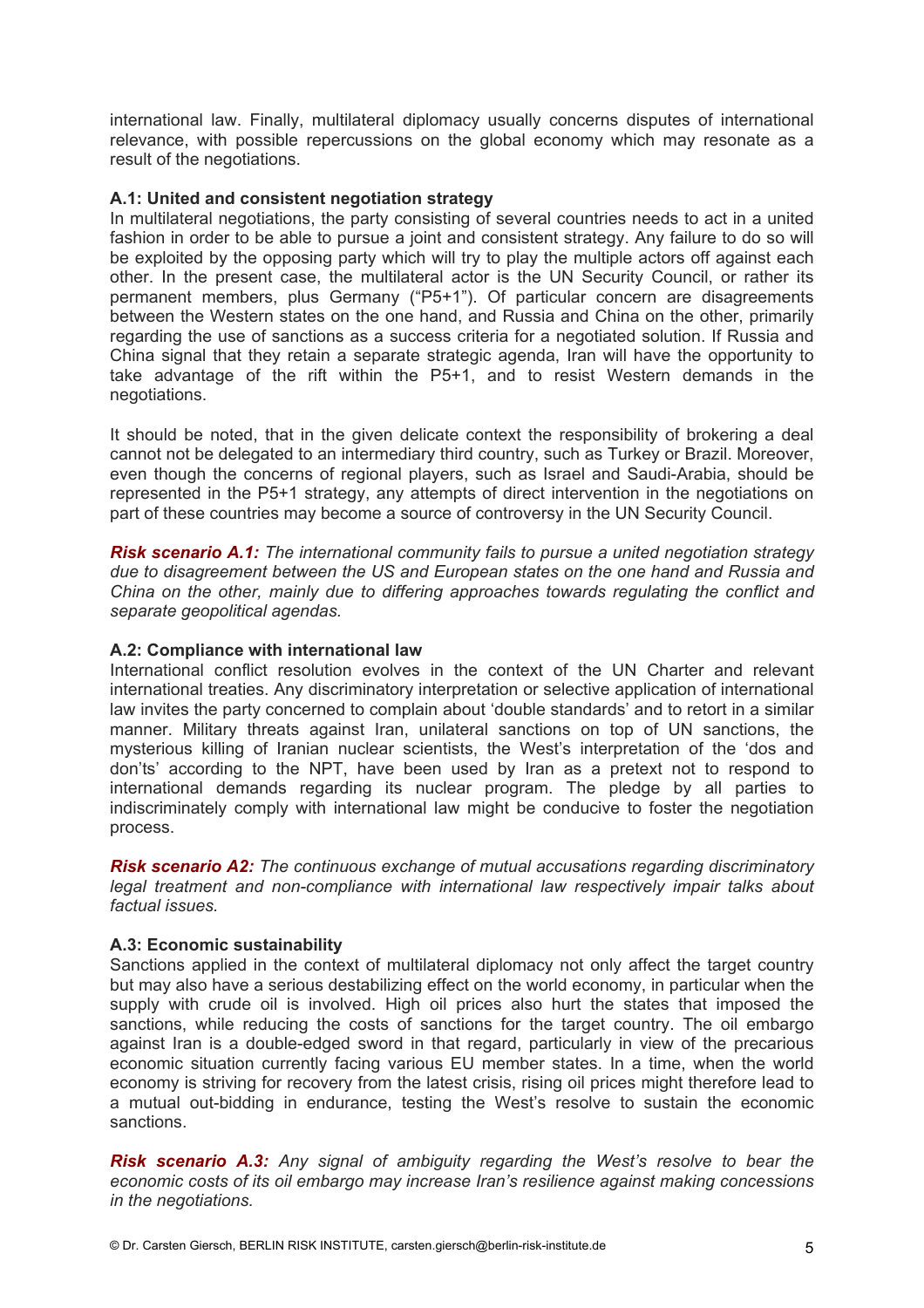#### **B. Instruments for conflict regulation**

The meaning of 'conflict regulation' is broader than 'conflict resolution' and encompasses all measures that might be employed in order to promote a settlement. Thus, apart from actual negotiations, conflict regulation also includes any strategic moves using leverage and incentives, such as threats and promises, punishment and rewards, and, in case of military diplomacy, also armed force. All these instruments, more commonly known as "carrots and sticks", ultimately aim to change the conflict behavior of a targeted party, but there is a risk that they may not always work as expected.

#### **B.1: Reduction of tension**

It is difficult for conflict parties to gain confidence in a negotiation process if they continue to entertain hostile relations. From a socio-psychological perspective, negative mutual attributions are a major barrier, for example, the assumption of the other party's bad intentions due to an evil disposition. A reduction of tension is therefore considered to be a major prerequisite for signaling each other good faith in the possibility of reaching a constructive settlement. In contrast, continued provocations and disparagements entail the risk of halting the process of trust-building, at any time. The US and Iran have a history of exchanging insults and need to abstain from any such provocations if they want to enter path of eventually normalizing their relations.

*Risk scenario B.1: A continued display of hostility such as threats, provocations, and disparagements fail to reduce the tension between the parties. As a consequence, the building of mutual trust and confidence in a political solution is impaired.*

#### **B.2: Effectiveness of sanctions**

Economic sanctions must to be regarded as an ambivalent tool for changing the behavior of a conflict party. Such sanctions can be effective under certain conditions but as a means of punishment they may also harden the conflict resolve of the target. In order to be effective, sanctions must be uniformly observed by the international community, ideally not providing major loopholes. They should include financial sanctions, in order to increase isolation and pressure. And, they need to target key sectors that are vital for the economic viability of a regime. Such sanctions will carry severe costs, but they may also close the ranks within a regime and will be used to mobilize the population to endure the hardship of such allegedly unjust punishment, and to resist the pressure. Harsh sanctions therefore, also work against improving the relationship between the conflict parties, which suggests developing a meticulous plan of the conditions, under which the sanctions might be eased or suspended. The negotiations with Iran clearly display that dilemma. The UN sanctions, and unilateral sanctions by the US and the EU (not unequivocally supported by Russia and China), are quite extensive, but they carry the risk that Iran may only be willing to negotiate if provided with a clear outlook of a procedure for lifting the sanctions.

*Risk scenario B.2: The economic sanctions fail to persuade Iran, either due to loopholes and international criticism, or because they harden the resolve of the regime, if it is not given the prospect of relief.* 

#### **B.3: Attractiveness of rewards**

As with the effectiveness of sanctions, the attractiveness of rewards mainly depends on the target's own perception. In order to provide a positive prospect of gains which might be achieved through a negotiated settlement, promises need to go beyond the practices common in friendly diplomatic relations. A general enumeration of areas of possible future cooperation is not likely to be perceived as particularly rewarding; such cooperation will be seen as cheap and taken for granted within a settlement. An attractive reward may require the costly financial engagement by those countries that have imposed sanctions, in the first instance. The harsher the sanctions the more important it is to make offers of substantially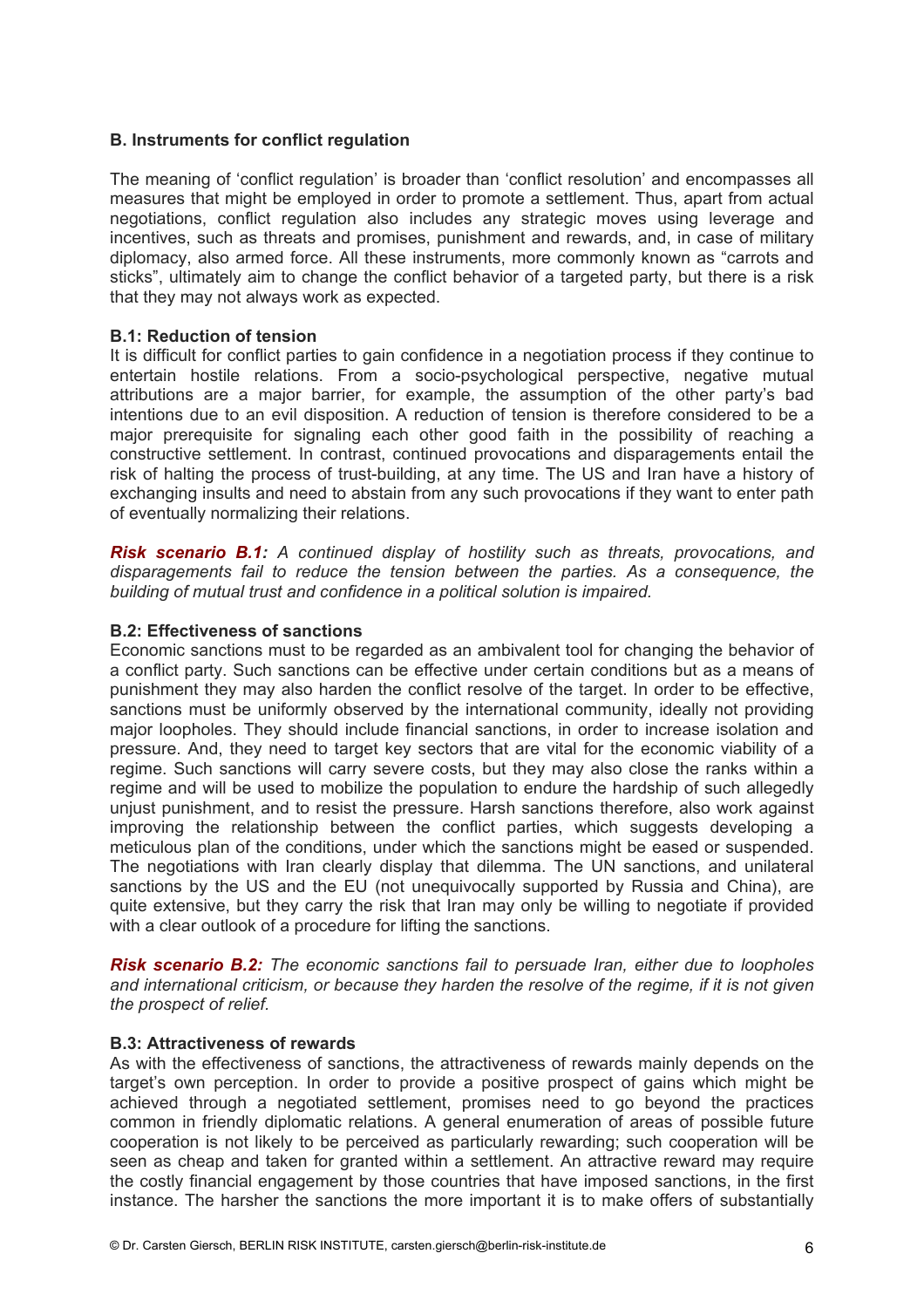beneficial cooperation in the event of a negotiated agreement. In the case of Iran, the proposal to invest in the development of the gas and oil industry would be the obvious choice. In a 'carrot and sticks'- strategy of conflict regulation there is always a risk that the carrot may be too small to work as an incentive. Given the scale of international sanctions, Iran has already accepted serious costs; it may not be ready to make a deal without being offered rewards which it can frame as compensation.

*Risk scenario B.3: Promises of rewards fail to persuade Iran because they are not perceived as a prospect of benefits substantial enough to work as a positive incentive.* 

#### **C. Conflict Structure and motivation of key actors**

For any conflict that has escalated to the level of the imposition of sanctions and the exchange of military threats, it is essential to understand that the key motivations of the actors involved are likely to be influenced by status issues which surround the core of factual issues. While the P5+1 aim to prevent Iran from achieving the status of a military nuclear power, Iran's status motivations driving its nuclear program may be related to securing its national sovereignty and enhancing its independence from the West, as well as to bolster its role as a regional power in the Middle East. If these status issues are not acknowledged and addressed, dealing with the factual issues will remain difficult. Other criteria to be included in the assessment of this dimension are mutual recognition and domestic support as major conditions for a negotiated solution.

#### **C.1 Reframing of status issues**

Even if Iran were not intending to build a nuclear weapon, the nuclear program may still serve to demonstrate its prestige and ambition of being recognized as a leading regional power in the Middle East. Therefore, claiming the right to uranium enrichment, which represents Iran's technological capability to master the nuclear fuel cycle and being able, at least in theory, to develop a nuclear weapon, has become the preeminent status issue in the dispute. With regards to the international context, Iran entertains long-standing rivalries with the US, Israel and Saudi-Arabia, in which the nuclear matter has come to play a fundamental part in what is perceived as a strategic game of regional dominance vs. subordination.

Iran prides itself of standing up to the United States, the still leading world power with a strong presence in the Persian Gulf region; at the same time, it suffers from a lack of formal diplomatic recognition and accuses the US of continuously striving to topple its regime. The strained and confrontational bilateral history since the Islamic revolution Iran in 1979 has turned the relationship between the US and Iran into a status conflict, par excellence.

The rivalry with Israel, while most certainly motivated by sincere anti-semitism, is also being instrumentalized, in order to demonstrate to the world that Iran is the leading international stakeholder of the Palestinians' cause (in view of alleged complacency by the Arab countries). Iran's hostile rhetoric against Israel and support of terrorist activities are countered by Israel's military threats and covert action against nuclear facilities and personnel.

Finally, the revolutionary Shiite Republic Iran faces the conservative Sunnite monarchy of Saudi-Arabia. This relationship involves more than the religious rivalry between the leading proponents of Shiite and Sunnite Islam. Saudi-Arabia is also a long-standing trading partner and military ally of the US and is seeking to unite the other Gulf monarchies against Tehran's alleged claim to regional supremacy. One source of suspicion is the future of Bahrain, for example, which has a Shiite majority population, but is ruled by a Sunnite monarchy – apart from housing a US naval base.

In sum, the nuclear dispute with Iran really is about who determines the rules of the game in the Persian Gulf region. Status conflicts as such are non-negotiable, and need to be reframed as tangible factual issues in order to improve the prospect of reaching a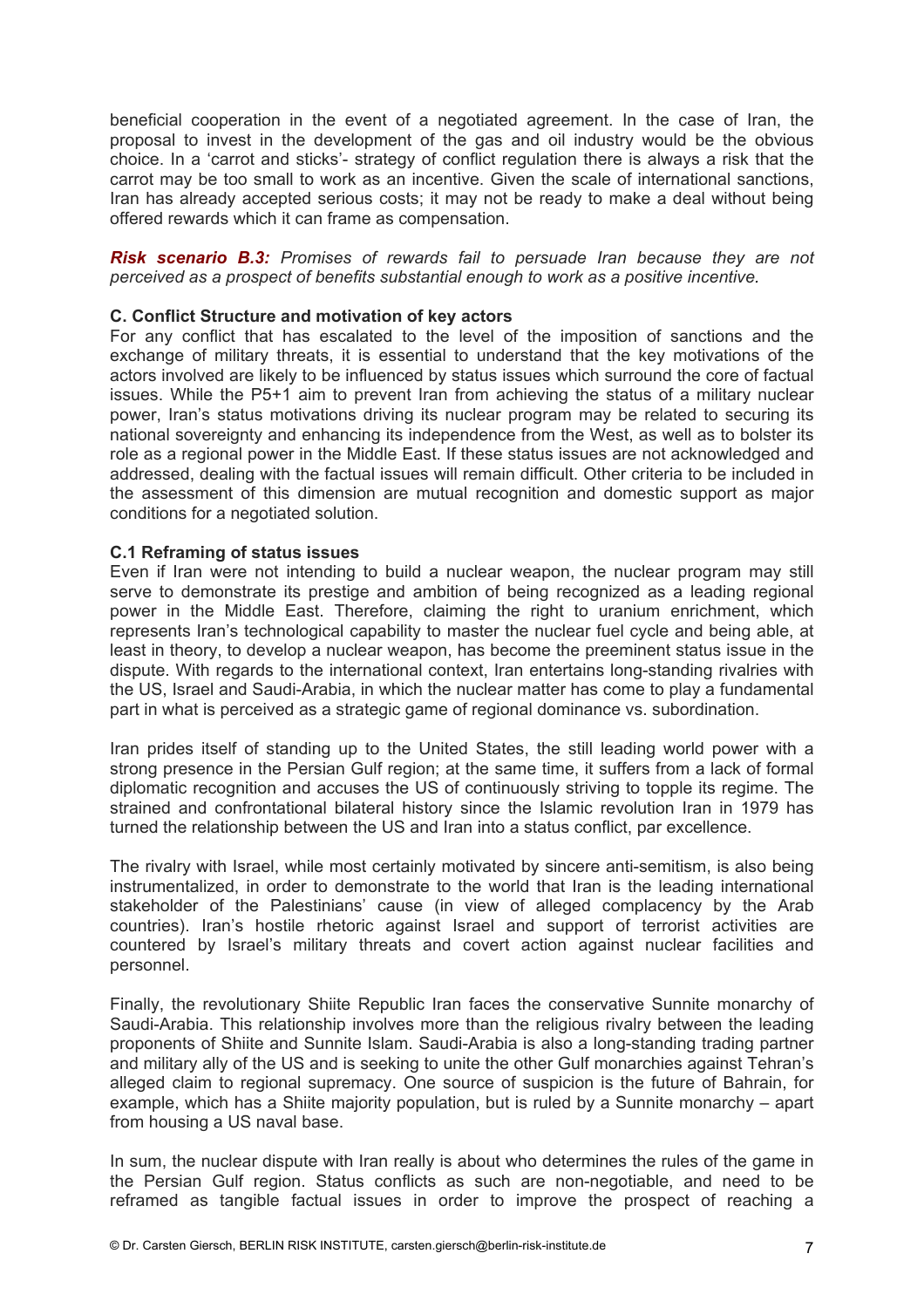comprehensive settlement. This might require addressing Iran's security concerns about the military imbalance of conventional forces in the Gulf region. Without including issues of arms control and regional security in the negotiations it may be more difficult to convince Iran, that it does not need to rely on the nuclear option in order to be recognized as a regional power.

*Risk scenario C.1: The P5+1 ignore Iran's desire to be acknowledged as an independent country and regional power, and fail to reframe the conflict as a matter of national and regional security as well as nuclear safety. As a consequence Iran may continue to be reluctant to give up the nuclear option.*

#### **C.2 Mutual recognition**

A basic condition for reaching a negotiated solution is the full recognition of the opponent as the ultimate contracting partner. Iran is an authoritarian regime with a bad human rights record; in other cases this has not prevented the West, and in particular the US, in entertaining close relations with such regimes. Tehran's suspicions that the US really wants regime change in Iran, needs to be dispelled, which will require the prospect of full diplomatic recognition should an agreement be concluded. Iran ought to know what it can gain from a deal. Diplomatic assurances and recognition by the leading world power and, so far, favorite enemy will mean a lot to the regime.

*Risk scenario C.2: The US continues to frame Iran as a 'pariah state', failing to provide the diplomatic recognition required in order to seal a sustainable political agreement with a sovereign state.* 

#### **C.3: Domestic support**

Although international negotiations are conducted in the diplomatic arena, an agreement must also be acceptable for the powerful political forces within the countries involved. Therefore, diplomats and negotiators may hesitate to aspire to a compromise solution that will likely be rejected by relevant opposition groupings at home. In authoritarian Iran, power struggles between competing regime factions have already derailed previous international attempts to reach an agreement; only a consolidated hierarchical leadership structure and a clear negotiation mandate from the highest religious and political authority Ayatollah Khamenei may indicate a unified will to finally come to an agreement. At the same time, the forthcoming presidential elections in the US may cause the administration of President Obama to observe a hard line in the negotiations, in order to prevent the opposition from accusing the government of being too soft on Iran. Similarly, in Russia and China, domestic considerations may also affect the negotiations. Even domestic politics in Israel and the Gulf States may indirectly play a role in defining the kind of deal which will be acceptable.

*Risk scenario C.3: A proposal for agreement which seems feasible and reasonable from a diplomatic perspective fails to receive the domestic support of any one signatory country. A real or staged struggle between domestic factions effectively blocks settlement.* 

### **D. Conceptual solution for the conflict**

This dimension refers to implementing some basic principles in the process of finding a negotiated solution to a conflict. These principles include reciprocity, a formula for the endgame, and a roadmap for mutual concessions. Observing reciprocity provides the prospect that an ultimate agreement will be fair and thus acceptable to all parties, on a voluntary basis. In order to be able to work towards a 'grand bargain', developing an outline for the endgame is key. An early framing of the endgame provides the prospect of a beneficial outcome for all parties involved and may thus support the agreement about the details. A coordinated implementation of concessions is required in order to prove that the negotiations are effective in producing results.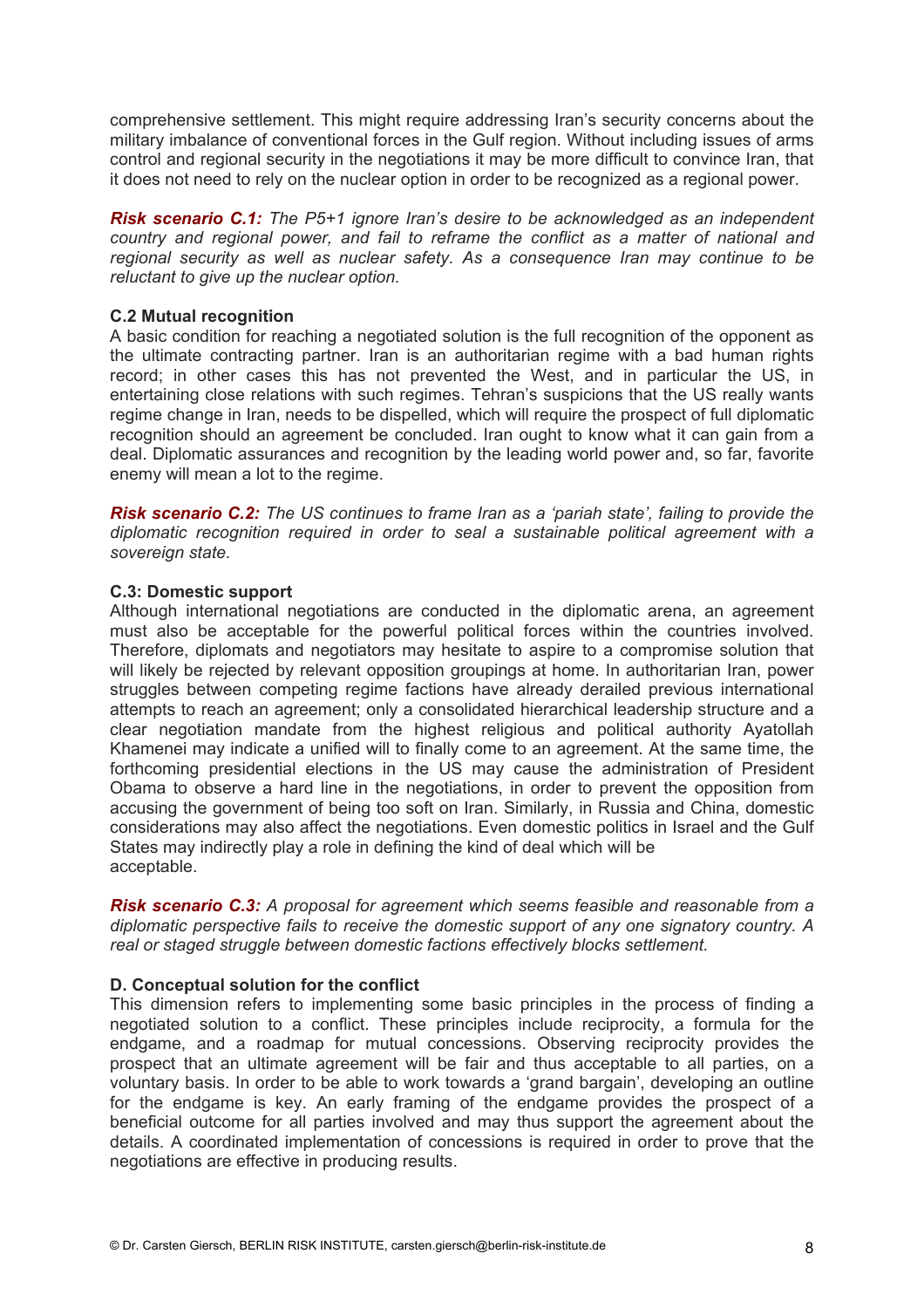#### **D.1: Observing reciprocity**

Observing the procedural principle of reciprocity can help to overcome the 'first mover' problem, for any negotiations between parties, which do not trust each other, The party first signaling a possible compromise, is concerned about looking weak and, as a result, inducing the other party to be more firm. Therefore, a common understanding of the principle of reciprocity, which includes that all initiatives may be conditional upon being reciprocated by a similarly meaningful move by the other party, is essential. Without the principle of reciprocity the blame game is also more likely to continue. In the nuclear talks, agreeing on reciprocity is particularly demanding, since any conciliatory signals by Iran will be interpreted as resulting from international sanctions, while offers by the P5+1 may invite Iran to be more resisting.

*Risk scenario D.1: The negotiation parties fail to adopt the principle of reciprocity, because they cannot agree on who should make the first move, and how this move would be responded to by the other party.* 

#### **D.2: Outline of endgame**

Within the negotiation agenda, it is often deemed effective to first talk about topics that might offer some opportunities for practical cooperation. However, a settlement essentially hinges on the question of whether the parties can find a general formula for solving the dispute, a grand bargain around which the entire agreement can be built. A viable fundamental compromise also contains face-saving elements, which each party can publicly present as a win. All these elements need to be addressed in an outline of the endgame. In the present case, the solution's formula needs to include Iran's claimed entitlement to uranium enrichment, and the IAEA's unrestricted right to fully supervise the nuclear program and to verify its peaceful purpose through enhanced safeguards. Given the fact, that Iran has clearly defied orders by the UN Security Council to stop its enrichment activities and has, on the contrary, reinforced such activities, a compromise on this matter is likely to be highly controversial.

*Risk scenario D.2: The parties hesitate to reveal possible trade-offs, thus failing to develop the outline of a strategic endgame. Instead, they continue to play tactical games by haggling about details, effectively stalling the process.* 

#### **D.3: Gradual implementation of concessions**

Initiating concessions appears to be a particularly precarious endeavor given that any unilateral concession might be seen as a precedent for who is winning and who is loosing in the negotiations. Aversion against concessions should therefore also be regarded as a cognitive barrier, in particular if a concession is framed as a loss and not as an investment in gaining benefits associated with an overall deal. Therefore, a 'roadmap' may be used to detail the procedure of how mutual concessions will be coordinated, implemented and evaluated, as a condition for subsequent steps. In this case, the major challenge will consists in coordinating the freezing and regulation of enrichment activities, with establishing appropriate nuclear safeguards, easing and lifting the sanctions, providing substantial rewards, and eventually addressing regional arms control and security issues.

*Risk scenario D.3: The parties fail to agree on mutual concessions, or a roadmap for implementing concessions is stalled, due to technical issues, divergent interpretations, tactical or domestic quarrels, or bad faith.*

#### **E. Regional conflict setting**

The dispute about Iran's nuclear program is embedded in a complex regional conflict setting, involving tense relations with Israel over the Palestinian cause and with the Arabic member states of the Gulf Cooperation Council over Shiite parts of their population, territorial disputes, and the civil war in Syria, Iran's only ally in the region. The conflict setting also includes the future of Iran's neighbor countries Iraq and Afghanistan, both scenes of US military intervention. While it is not within the scope of the nuclear negotiations to settle these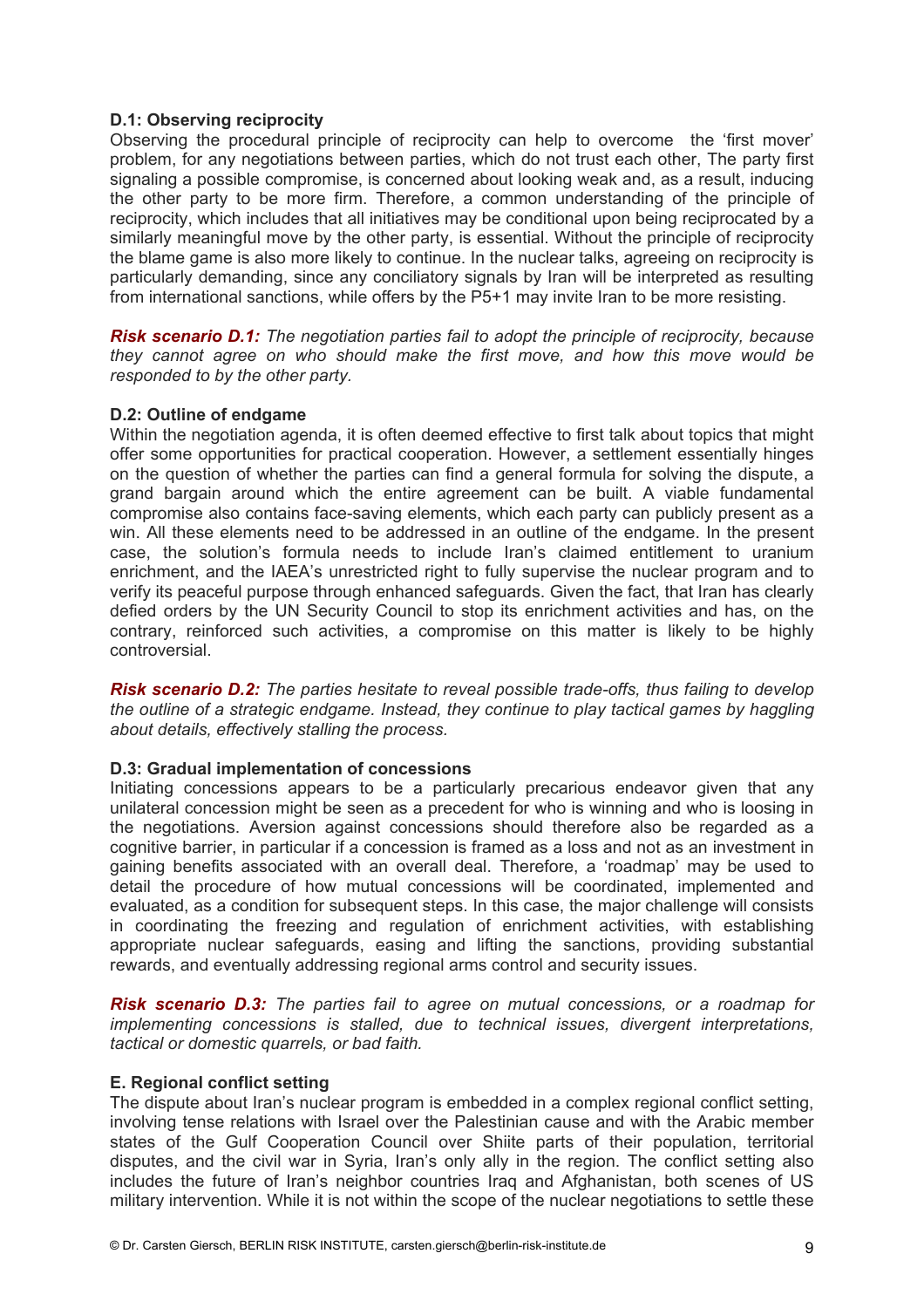conflicts, they are still part of the wider game, and might therefore be included in talks about a more comprehensive regional framework of regional cooperation in order to address mutual security concerns.

#### **E.1: Renunciation of force**

Even though the US, as a permanent member of the UN Security Council and a guarantor of the NPT, will not take military options off the table, it would be a clear sign of de-escalation if the regional antagonists Israel and Iran mutually renunciated the use of force. That includes Israel's threats with air strikes against Iran's nuclear facilities, and, on part of Iran, any support of insurgents or terrorists targeting Israel, as none of these behaviors are justified under international law. They should be abandoned in order to signal an unequivocal respect for the principles of national sovereignty and peaceful coexistence, which are critical to settling the nuclear dispute.

*Risk scenario E.1: Israel and Iran continue to rely on the threat and use of armed force in their relationship and to question the legitimacy of each other's regime, thereby poisoning the climate for the negotiations.*

#### **E.2: Security guarantees**

Given the strong political and military engagement of the US in the region, reservations within the Arabic Gulf states regarding a negotiated solution with Iran might be dissipated by spelling out what would happen should Iran renege on an agreement. This concerns a possible future lack of cooperation with the IAEA or any indication that Iran might resume a nuclear weapons program. Enforcing a nuclear deal with deterrence against any violations may assuage Iran's regional opponents, including Israel, as well as hard-line critics of the agreement in the US. International security guarantees for the region would be given the ultimate authority if they were contained in a UN Security Council resolution.

*Risk scenario E.2: The P5+1 cannot agree on the terms of securing a nuclear agreement with Iran against any violations. US deterrence and bilateral security guarantees for the Gulf States fail to reduce antagonism in the region.*

#### **E.3: Regional arms control and cooperation**

In view of the highly militarized Middle East, a initiative to launch a process for future security cooperation might be critical for creating an environment conducive to a settlement of the nuclear dispute with Iran. It would turn Iran from a 'pariah state' into a recognized regional player, addressing its legitimate security concerns, satisfying its demands for status and influence but also engaging it in a process of multilateral cooperation. Similar to the historical precedent of the Conference for Security and Co-operation in Europe (now the OSCE), the purpose of such multilateral security institution in the Middle East would be to foster détente between enemies of today. The conference might convene the relevant Arab states, Israel, Turkey, and Iran, with the US, the EU and Russia playing a moderating role. Apart from arms control as the most urgent issue, the conference could also widen its agenda to regional conflict resolution, religious topics, or economic cooperation.

*Risk scenario E.3: A Middle East conference on arms control and security matters fails to take shape because the regional players cannot overcome their basic reservations and international players do not encourage regional co-operation.* 

#### **F. Time Horizon and momentum**

A very important dimension in any negotiation process concerns the right timing and creating momentum. Pressure and incentives may be involved in getting to talks, but once serious negotiations have started, time-related procedural principles, such as a step-by-step approach, will become ever more important for making progress. At the same time, the window of opportunity should be kept small enough in order to limit any attempts to apply delay tactics in the process. This seems to be particularly relevant in the present case, given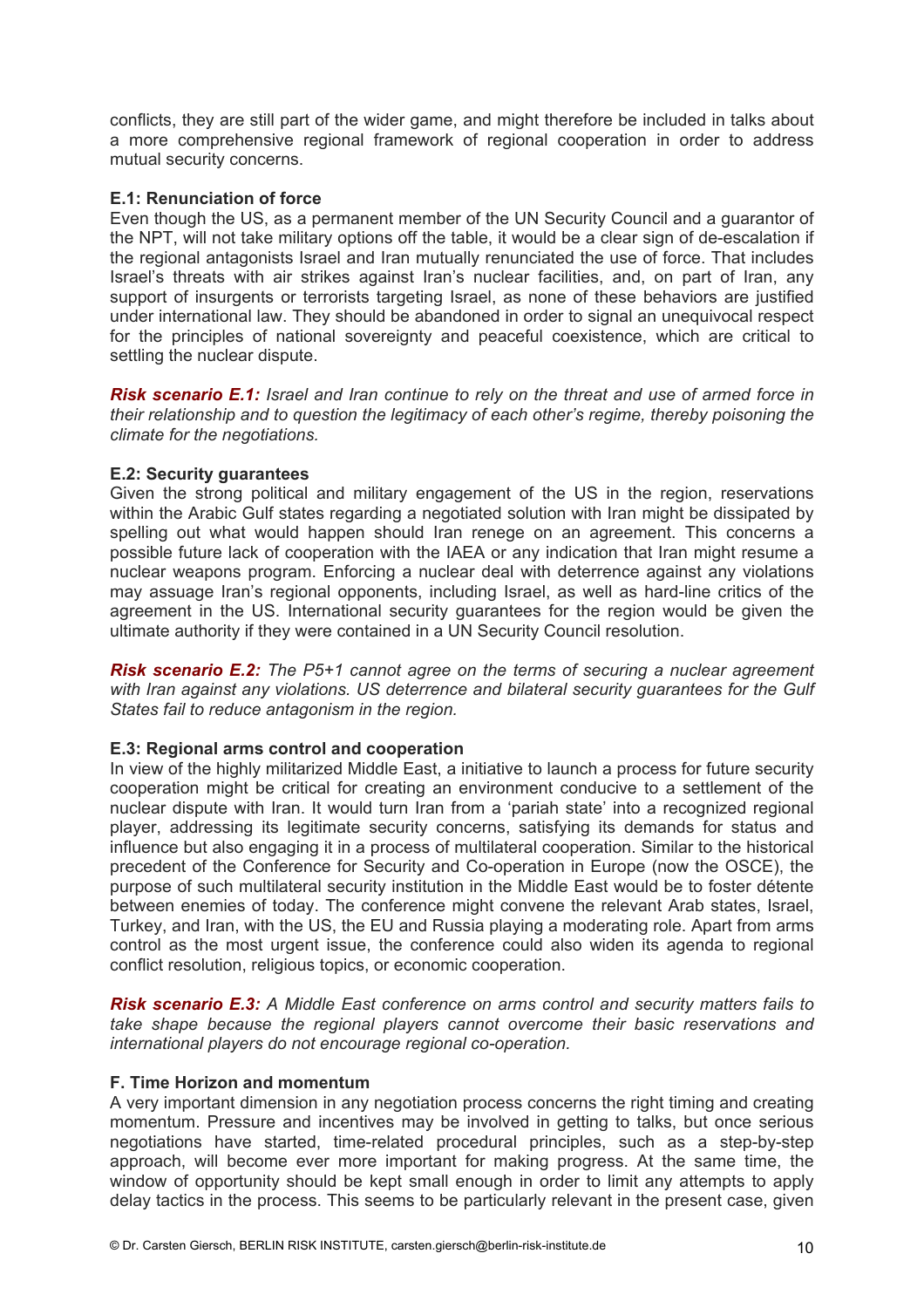Iran's track record of protracting negotiations. Moreover, defining a 'red line', the crossing of which would trigger coercive measures, may also be useful in setting the available time horizon.

#### **F.1: Starting a step-by-step approach**

Even if a step-by-step approach is generally accepted as a procedure, the challenge remains to determine not only who is going to take the first step but also when the other party is supposed to catch up. In the present case, getting the step-by-step approach started requires Iran to cooperate with the IAEA and suspend uranium enrichment and the West to ease its unilateral sanctions. These measures must be properly timed and orchestrated in order to create trust and momentum.

*Risk scenario F.1: The step-by-step approach is stalled because each party continues to insist on preconditions which the other side rejects.* 

#### **F.2: Utilizing the window of opportunity**

The window of opportunity denotes the period of time in which favorable factors for a negotiated solution concur. In addition, the size of the window of opportunity is defined by the nature of the disputed issue itself. The speed with which Iran has pressed ahead with its nuclear program has caused speculation about the available time for a negotiated solution, before Tehran might be capable of completing a nuclear warhead. Maintaining a sense of urgency is therefore key, so that playing for time is no longer an option for Iran. Moreover, setting a timetable may be necessary in order to cope with the technical complexity of the nuclear matter and with regular time requirements for implementing concessions, but also in order to allow for the multilateral and domestic consultation procedures.

*Risk scenario F.2: Iran tries to prolong the negotiations for tactical reasons, missing the opportunity to conclude a deal before Israel and the US opt for military strikes.*

#### **F.3: Observing the red line**

Facing Iran with an ultimatum for making certain concessions is problematic because such a time limit is inflexible and can only be used once. In contrast, defining and enforcing a red line may better serve the purpose of limiting the available time for negotiations. For Israel and the US, a red line would be crossed, if intelligence became available that the order to build a nuclear weapon had actually been given, and if the IAEA inspectors were expelled from the country, indicating that Iran might be intending to break out of the NPT. This would likely end the negotiations and trigger immediate military action.

*Risk scenario F.3: Iran fails to clear uncertainties regarding facilities and experiments which might also serve to develop a nuclear weapon, causing dangerously ambiguous intelligence as to whether it has already crossed the red line.*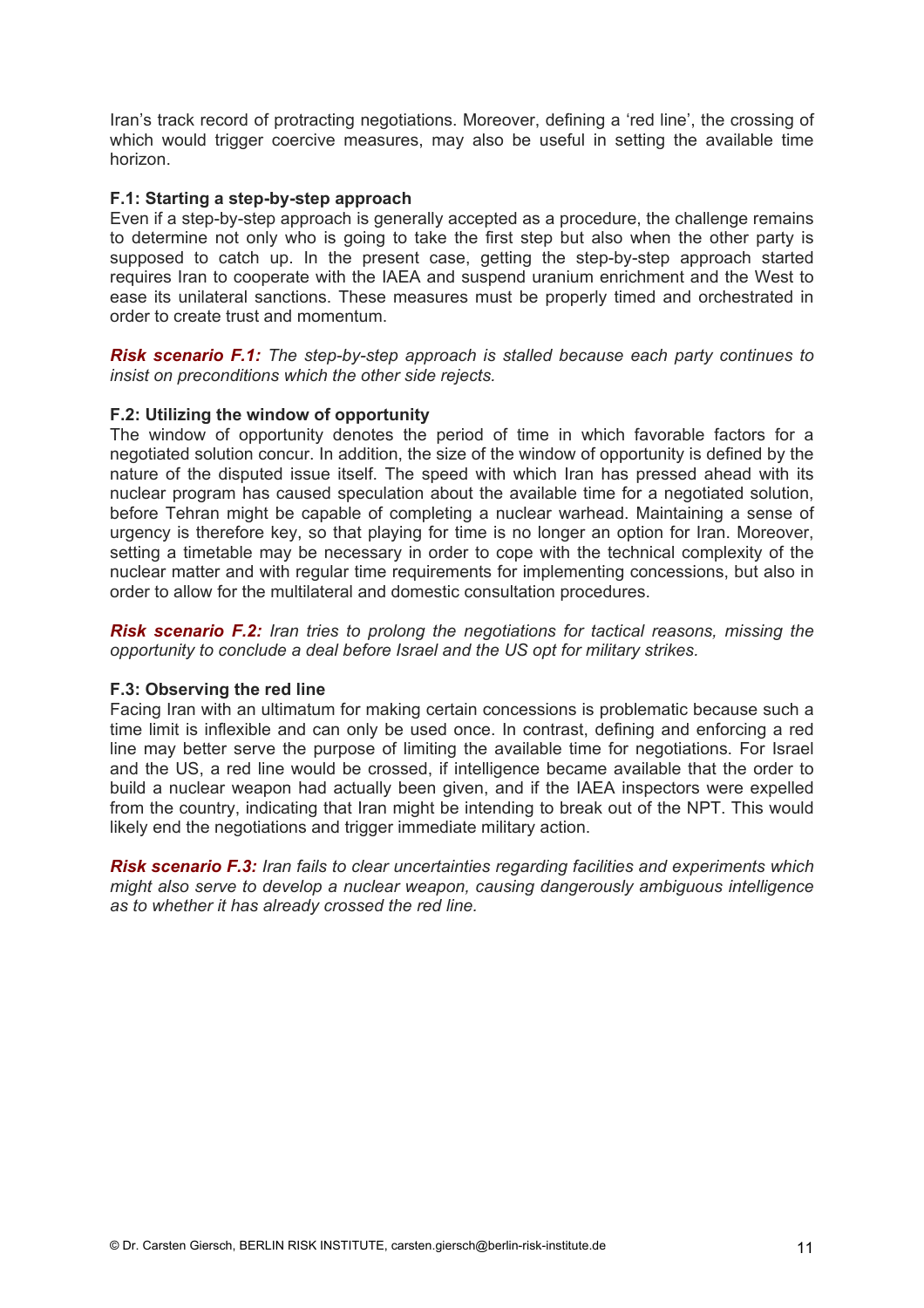## *Overview table: Strategic Risk Assessment Tool*

| <b>STRATEGIC DIMENSIONS AND RISK SCENARIOS</b><br><b>FOR ASSESSING THE NUCLEAR NEGOTIATIONS</b><br><b>WITH IRAN</b> |                                                                                                                                                                                                                                                                                                           | <b>Impact</b><br>score | Likeli-<br>hood<br>score | <b>Severity</b><br>of risk<br>[Col. $3x$<br><b>Col. 41</b> |
|---------------------------------------------------------------------------------------------------------------------|-----------------------------------------------------------------------------------------------------------------------------------------------------------------------------------------------------------------------------------------------------------------------------------------------------------|------------------------|--------------------------|------------------------------------------------------------|
| А.                                                                                                                  | Multilateral diplomacy within international context                                                                                                                                                                                                                                                       |                        |                          |                                                            |
| A.1                                                                                                                 | The international community fails to pursue a united<br>negotiation strategy due to disagreement between<br>the US and European states on the one hand and<br>Russia and China on the other, mainly due to<br>differing approaches towards regulating the conflict<br>and separate geopolitical agendas.  |                        |                          |                                                            |
| A.2                                                                                                                 | The continuous exchange of mutual accusations<br>regarding discriminatory legal treatment and non-<br>compliance with international law respectively impair<br>talks about factual issues.                                                                                                                |                        |                          |                                                            |
| A.3                                                                                                                 | Any signal of ambiguity regarding the West's resolve<br>to bear the economic costs of its oil embargo may<br>increase Iran's resilience against making<br>concessions in the negotiations.                                                                                                                |                        |                          |                                                            |
| <b>B.</b>                                                                                                           | Instruments for conflict regulation                                                                                                                                                                                                                                                                       |                        |                          |                                                            |
| B.1                                                                                                                 | A continued display of hostility such as threats,<br>provocations, and disparagements fail to reduce the<br>tension between the parties. As a consequence, the<br>building of mutual trust and confidence in a political<br>solution is impaired.                                                         |                        |                          |                                                            |
| B.2                                                                                                                 | The economic sanctions fail to persuade Iran, either<br>due to loopholes and international criticism, or<br>because they harden the resolve of the regime, if it is<br>not given the prospect of relief.                                                                                                  |                        |                          |                                                            |
| <b>B.3</b>                                                                                                          | Promises of rewards fail to persuade Iran because<br>they are not perceived as a prospect of benefits<br>substantial enough to work as a positive incentive.                                                                                                                                              |                        |                          |                                                            |
| C.                                                                                                                  | Conflict structure and motivation of key actors                                                                                                                                                                                                                                                           |                        |                          |                                                            |
| C.1                                                                                                                 | The P5+1 ignore Iran's desire to be acknowledged<br>as an independent country and regional power, and<br>fail to reframe the conflict as a matter of national and<br>regional security as well as nuclear safety. As a<br>consequence Iran may continue to be reluctant to<br>give up the nuclear option. |                        |                          |                                                            |
| C.2                                                                                                                 | The US continues to frame Iran as a 'pariah state',<br>failing to provide the diplomatic recognition required<br>in order to seal a sustainable political agreement<br>with a sovereign state.                                                                                                            |                        |                          |                                                            |
| C.3                                                                                                                 | A proposal for agreement which seems feasible and<br>reasonable from a diplomatic perspective fails to<br>receive the domestic support of any one signatory<br>country. A real or staged struggle between domestic<br>factions effectively blocks settlement.                                             |                        |                          |                                                            |